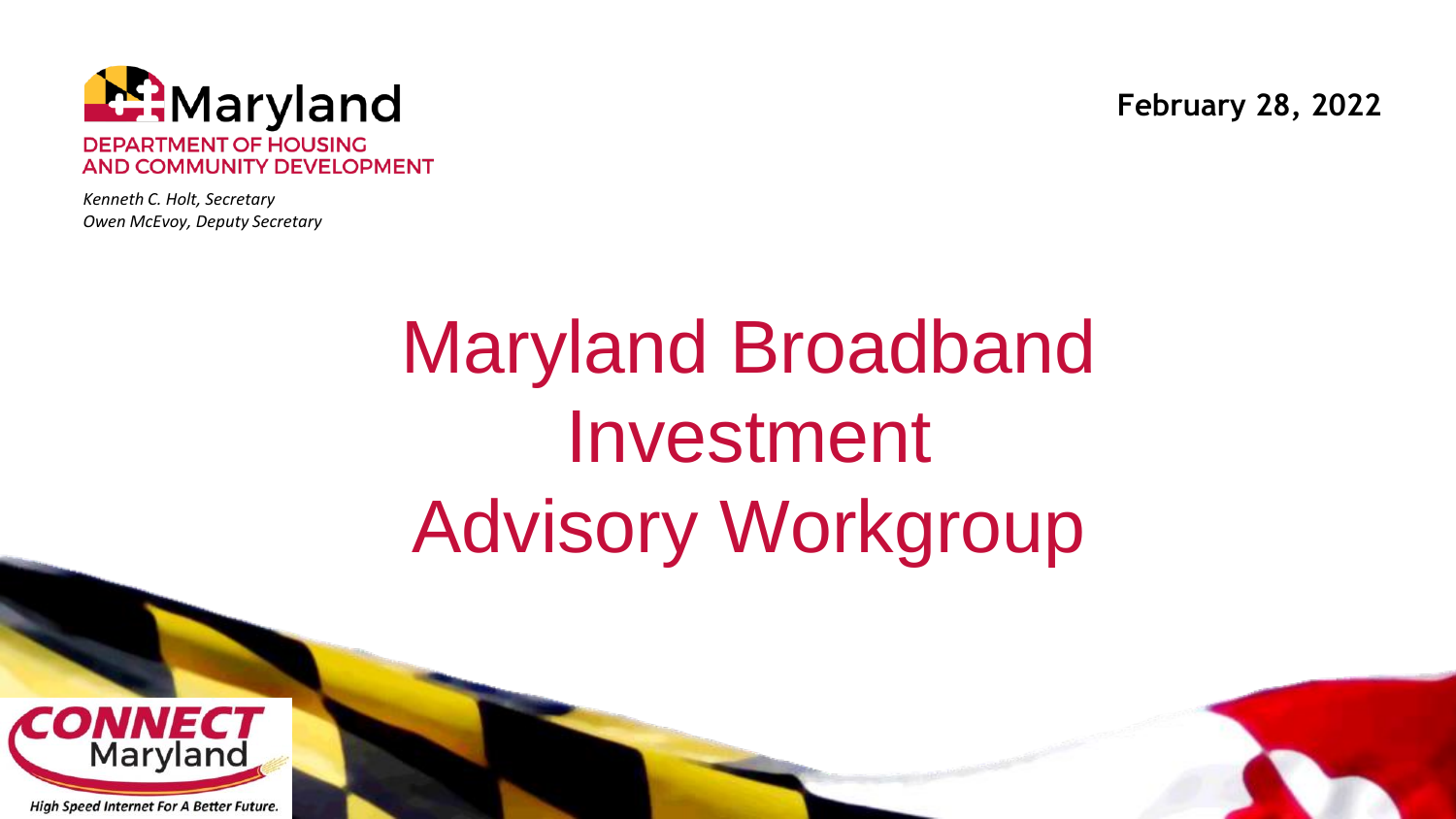#### Welcome

Marvland

**High Speed Internet For A Better Future** 

- ► Secretary Kenneth C. Holt, DHCD Workgroup Chair
- ► Secretary David Brinkley, DBM
- ► Secretary Mike Leahy, DoIT
- ► Mr. Sean Powell, MDOT
- ► Senator Stephen Hershey, Jr., District 36
- ► Senator Sarah Elfreth, District 30
- ► Delegate Brian Crosby, District 29B
- Delegate Johnny Mautz, District 37B
- ► Honorable Thomasina Coates, M.S., Charles **County**
- ► Honorable Craig Rice, Montgomery County
- ► Honorable George Pfeffer, Jr., Dorchester **County**
- ► Mr. Robert O'Conner, CTO, Baltimore County
- ► Councilmember Henri Gardner, City of Bowie
- ► Mr. Scott Nicewarner, Administrator, City of **Hagerstown**



*Kenneth C. Holt, Secretary* Page 2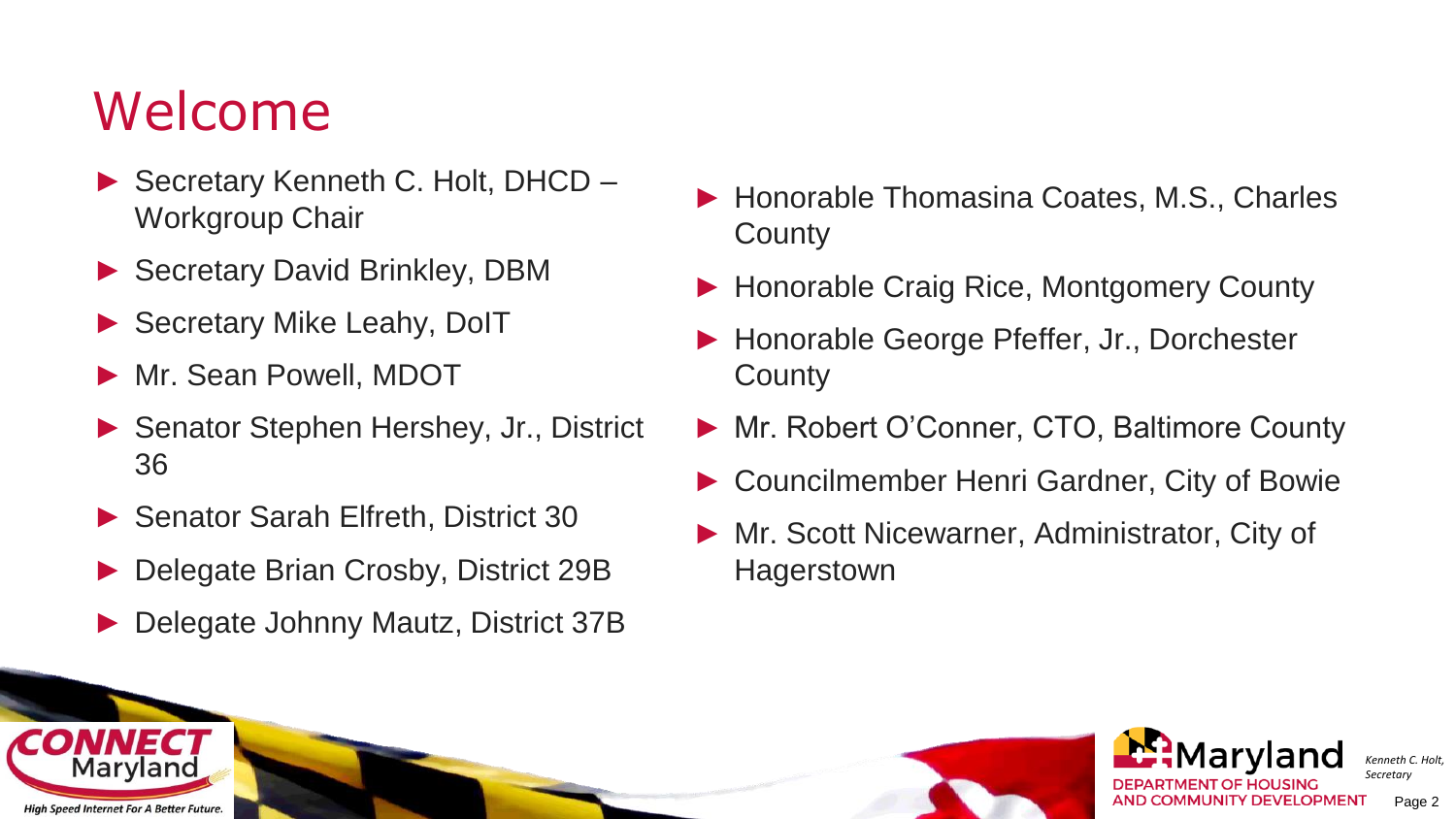### Workgroup Purpose

- ► Workgroup will advise on DHCD's Office of Statewide Broadband's proposed framework for allocating and administering the State's Broadband Funding - \$400 million
- ► TIMELINE
	- > Meeting 1 December 16, 2021: Workgroup Convenes, discuss OSB Overview
	- ⮚ Meeting 2 Discuss OSB Program Framework, February 2022
	- ⮚ Meeting 3 Review Final OSB Program Framework and Program Funding, April 2022

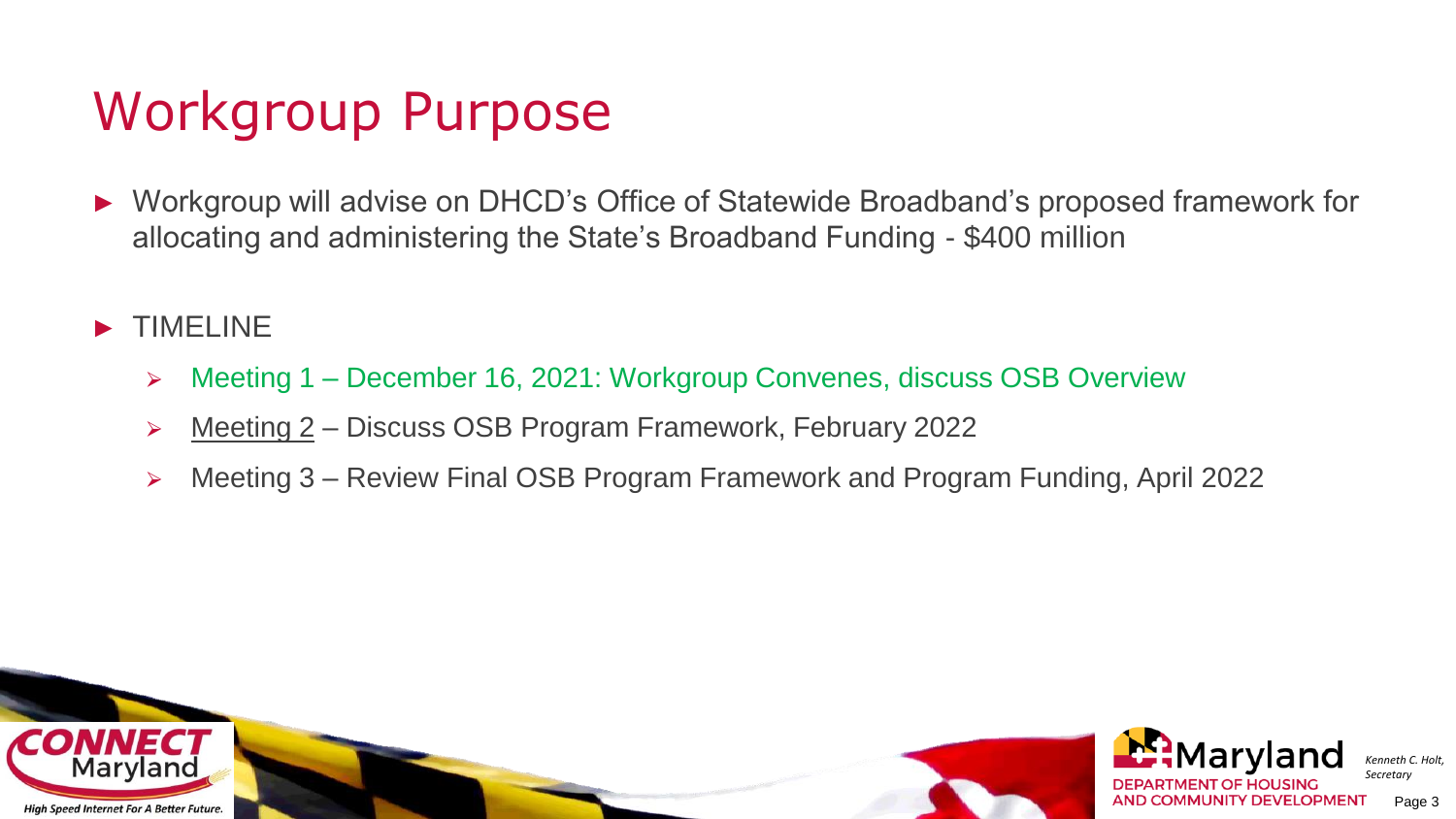#### Office of Statewide Broadband Responsibilities

- Construction and Access to Infrastructure
	- $\triangleright$  Ensure that all households have physical access to broadband infrastructure for service
- ► Equity
	- $\triangleright$  Ensure that everyone has the financial resources, equipment, and digital skills needed to get online
- **Inclusion** 
	- $\triangleright$  Ensure that the benefits of the internet and digital technologies are available to everyone





Page 4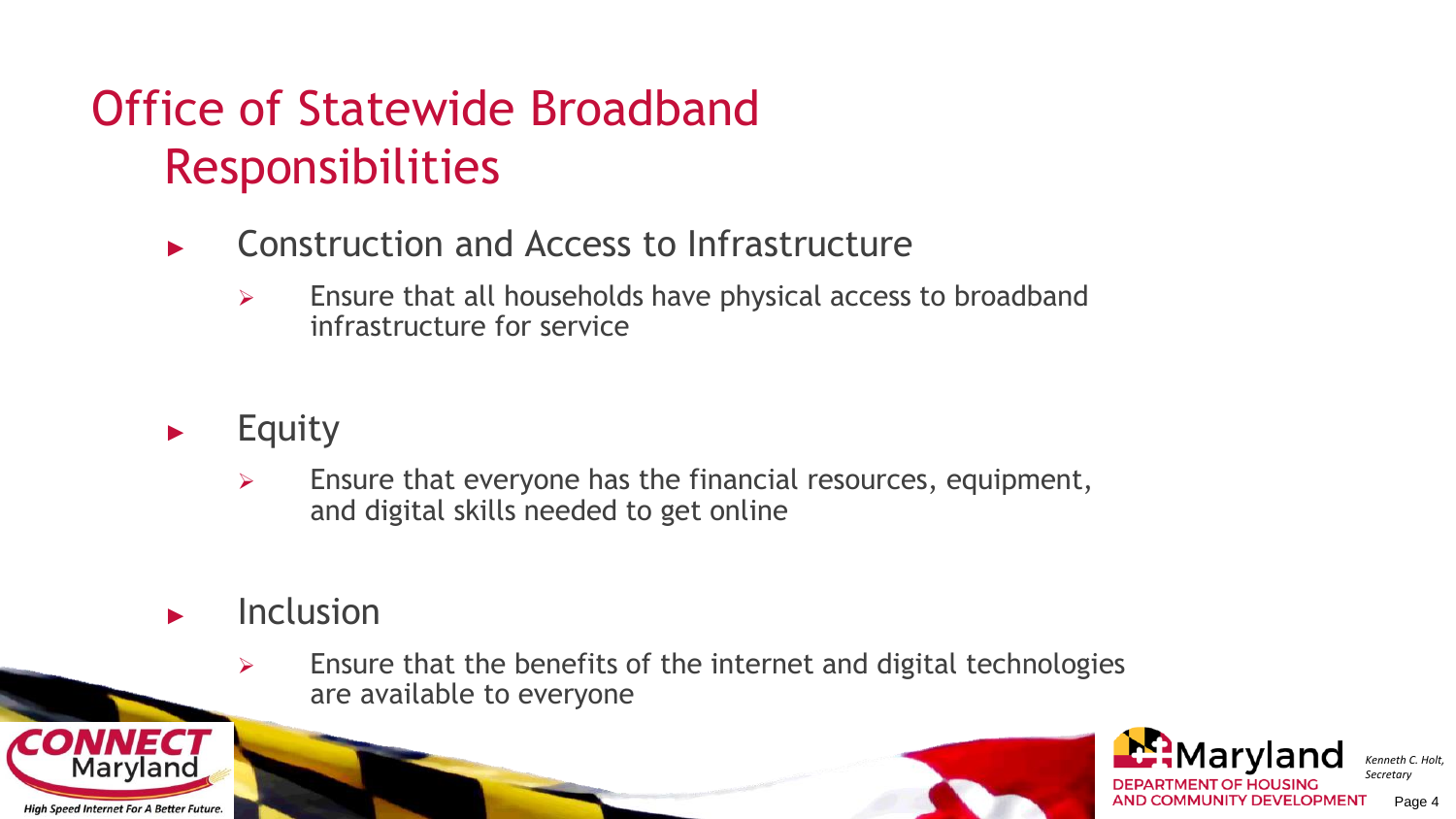### Total Broadband Funding

| State and CARES Funding - Capital and Operating |              |  |
|-------------------------------------------------|--------------|--|
| FY19                                            | \$2,000,000  |  |
| FY20                                            | \$9,180,000  |  |
| FY21                                            | \$2,700,000  |  |
| Total Budget                                    | \$13,880,000 |  |

| <b>ARPA Funding</b>                   |               |  |
|---------------------------------------|---------------|--|
| Service Fee Subsidy <sup>(1)</sup>    | \$45,000,000  |  |
| Device Subsidy <sup>(1)</sup>         | \$30,000,000  |  |
| Digital Inclusion Fund <sup>(1)</sup> | \$2,000,000   |  |
| Gap Networks <sup>(1)</sup>           | \$5,000,000   |  |
| Network Infrastructure <sup>(1)</sup> | \$97,600,000  |  |
| Digital Connectiveness <sup>(2)</sup> | \$23,720,000  |  |
| $\overline{\mathsf{LGIF}}^{(1)}$      | \$15,180,000  |  |
| LGIF FY21 <sup>(1)</sup>              | \$30,000,000  |  |
| Municipal Broadband <sup>(2)</sup>    | \$45,000,000  |  |
| Additonal Funding <sup>(2)</sup>      | \$100,000,000 |  |
| <b>OSB Program Subtotal</b>           | \$393,500,000 |  |
| (3)<br>Digital Literacy Program       | \$4,000,000   |  |
| Digital Navigators <sup>(3)</sup>     | \$2,000,000   |  |
| <b>Total Budget</b>                   | \$399,500,000 |  |

(1) ARPA Coronavirus State and Local Fiscal Recovery Funds

(2) ARPA Capital Projects Funds

<sup>(3)</sup> Budgeted to UM Extention



*Kenneth C. Holt, Secretary*

**High Speed Internet For A Better Future.** 

CONNECT

Maryland

Page 5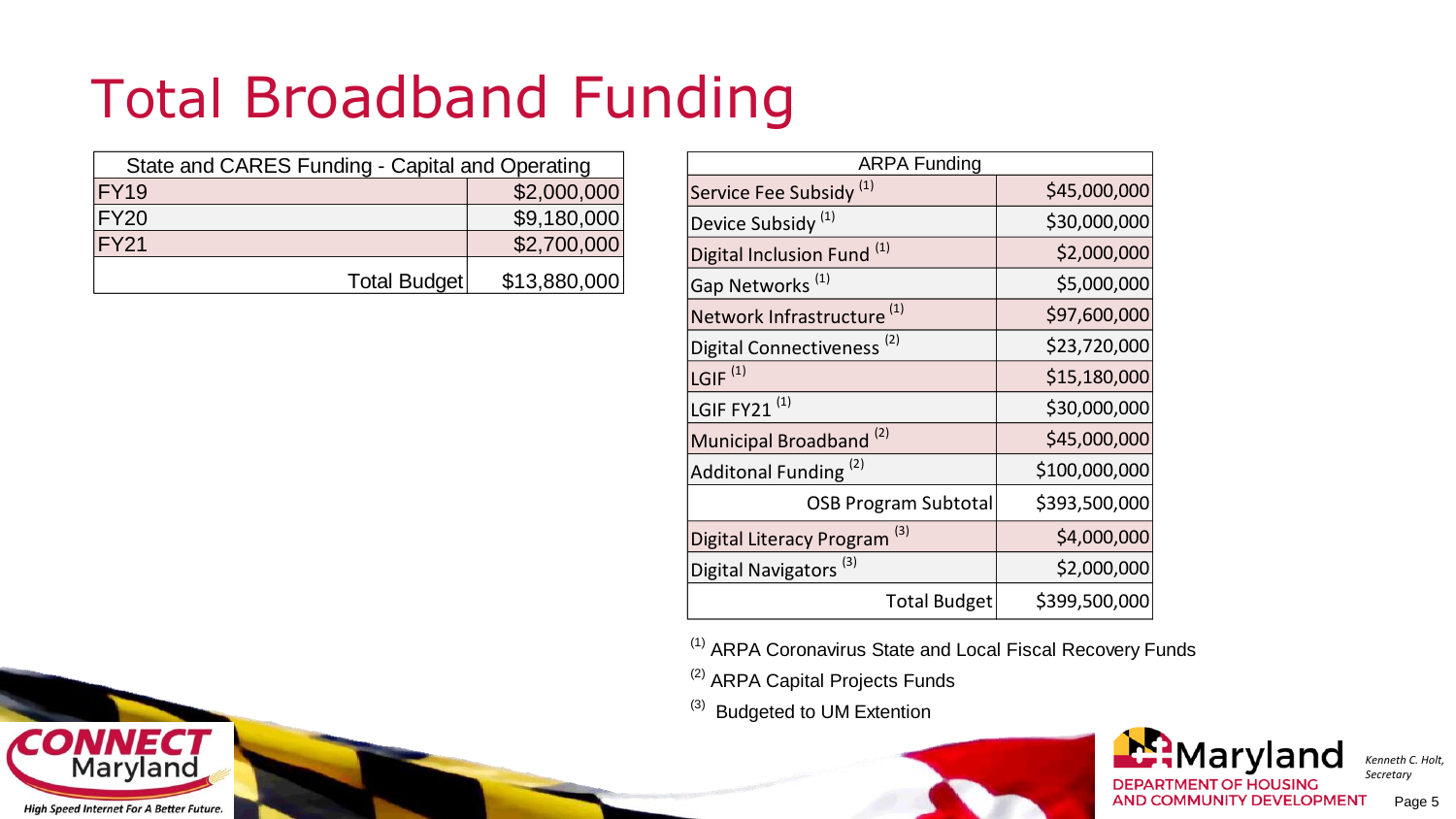#### Office of Statewide Broadband Program Status

| Program:                  | <b>Connect MD: Network</b><br><b>Neighborhood Connect</b><br><b>Infrastructure</b> |                                        |
|---------------------------|------------------------------------------------------------------------------------|----------------------------------------|
| Status:                   | - Applications received<br>12/23/2021                                              | - Applications received<br>1/14/2022   |
|                           | <b>Completeness Review</b><br>underway                                             | <b>Completeness Review</b><br>underway |
| <b>Available Funding:</b> | \$13MM                                                                             | \$97.6MM                               |
| <b>Grant Amount:</b>      | \$50,000 to \$500,000                                                              | \$1MM to 10MM                          |
| # of Applications:        | - 54                                                                               | - 41                                   |
| <b>Amount Requested:</b>  | \$20,946,852                                                                       | \$267,768,264                          |
| <b>Project Totals:</b>    | \$26,340,659                                                                       | \$322,963,520                          |



*Kenneth C. Holt, Secretary* Page 6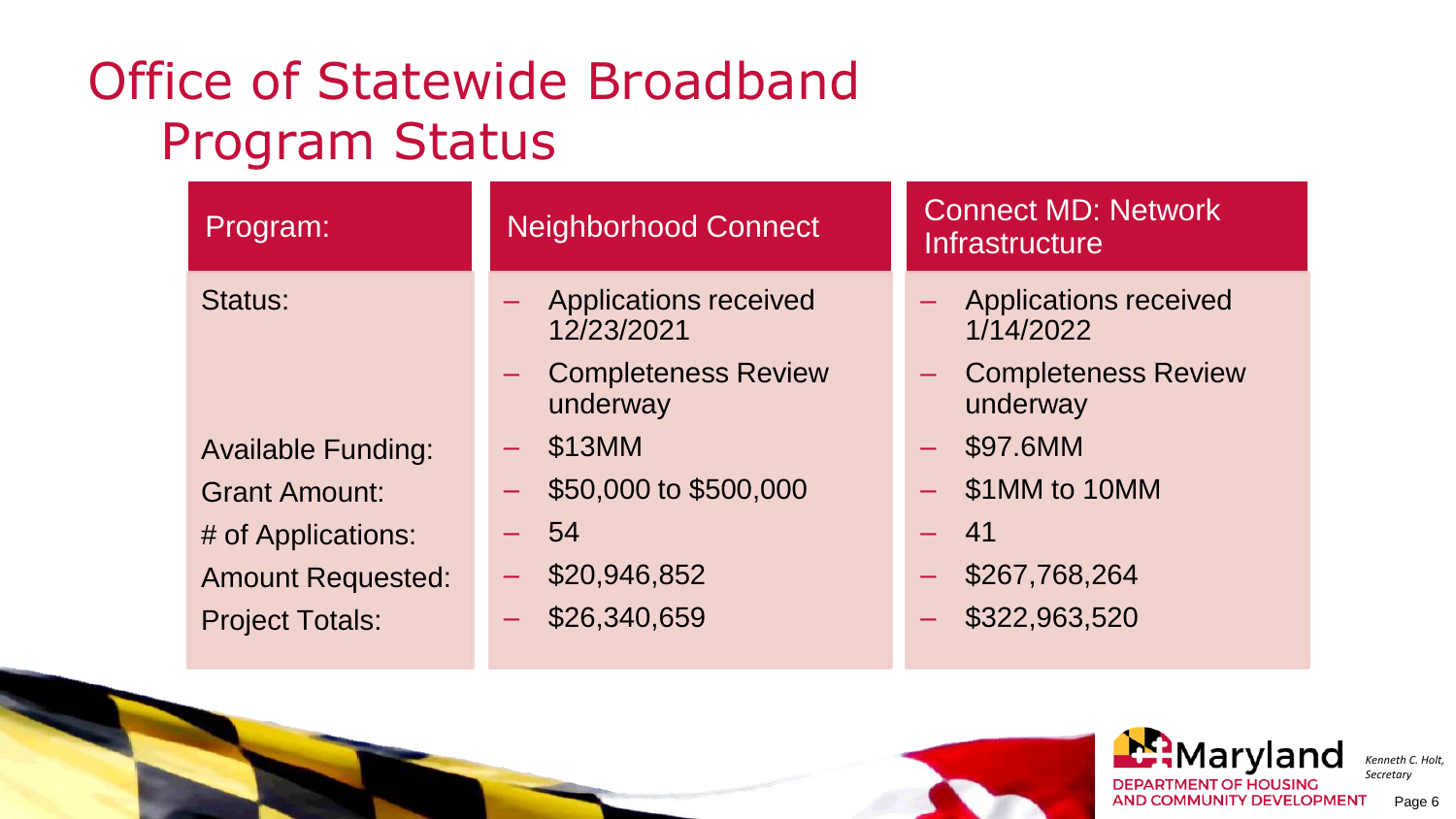#### OSB: Program Status cont.

| Program:                  | <b>Connected Communities</b><br>(Gap Networks)  | <b>Digital Inclusion</b>                        |  |
|---------------------------|-------------------------------------------------|-------------------------------------------------|--|
| Status:                   | Receiving applications<br>н.<br>until 3/15/2022 | Receiving applications<br>until 3/15/2022       |  |
| Applicant:                | <b>Local Jurisdiction/Non-</b><br>Profit        | <b>Local Jurisdiction/Non-</b><br><b>Profit</b> |  |
| <b>Available Funding:</b> | \$5MM<br>-                                      | \$2MM<br>-                                      |  |
| <b>Grant Amount:</b>      | \$25,000 to \$250,000                           | \$10,000 to \$75,000                            |  |
| <b>Required Match:</b>    | none<br>$\overline{\phantom{0}}$                | none                                            |  |
| <b>Grant Awards:</b>      | May 2022                                        | May 2022<br>-                                   |  |
| <b>Award Method:</b>      | Review by internal team                         | Review by internal team                         |  |



**High Speed Internet For A Better Future.** 

**CONNECT**<br>Maryland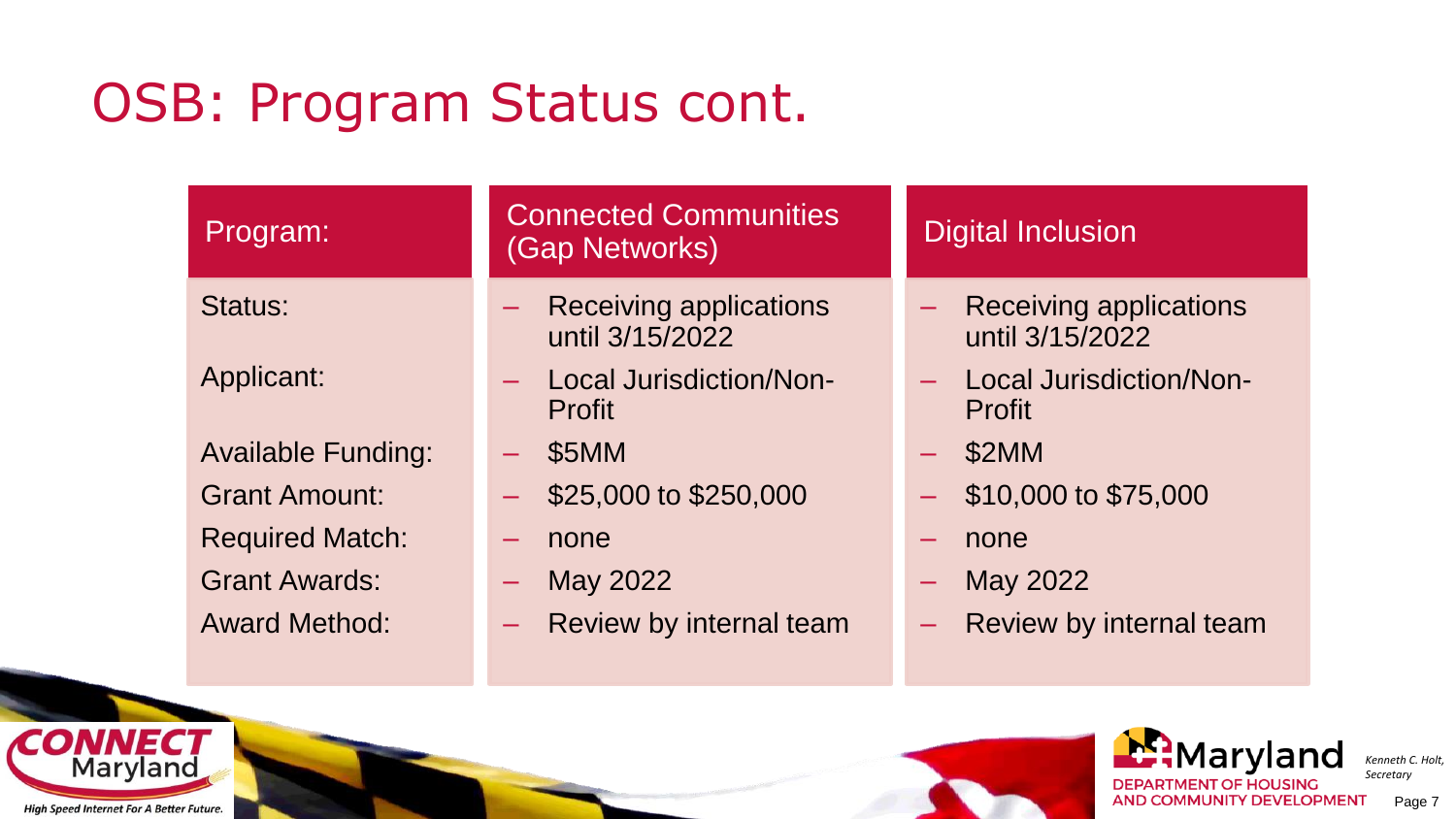#### OSB: Program Status cont.

| Program:                  | <b>Maryland Broadband Benefit</b><br>(MEBB)      |
|---------------------------|--------------------------------------------------|
| Status:                   | Ongoing                                          |
| Applicant:                | <b>ISP</b> on behalf of subscriber               |
| <b>Available Funding:</b> | \$45MM                                           |
|                           | • Provides \$15/month subsidy<br>for service     |
| <b>Grant Amount:</b>      | Dependent on enrolled<br>households              |
| <b>Results:</b>           | 88,789 households<br>currently receiving subsidy |
|                           | \$13,315,240 encumbered<br>$\bullet$             |
|                           | \$1,010,528 expended                             |

[PSA Video](https://app.shift.io/review/620e5d362e67be6047f80ddc/5200bc4d-9c03-498a-b3ce-d27e43499022)



*Kenneth C. Holt, Secretary* Page 8

**High Speed Internet For A Better Future.** 

**CONNECT**<br>Maryland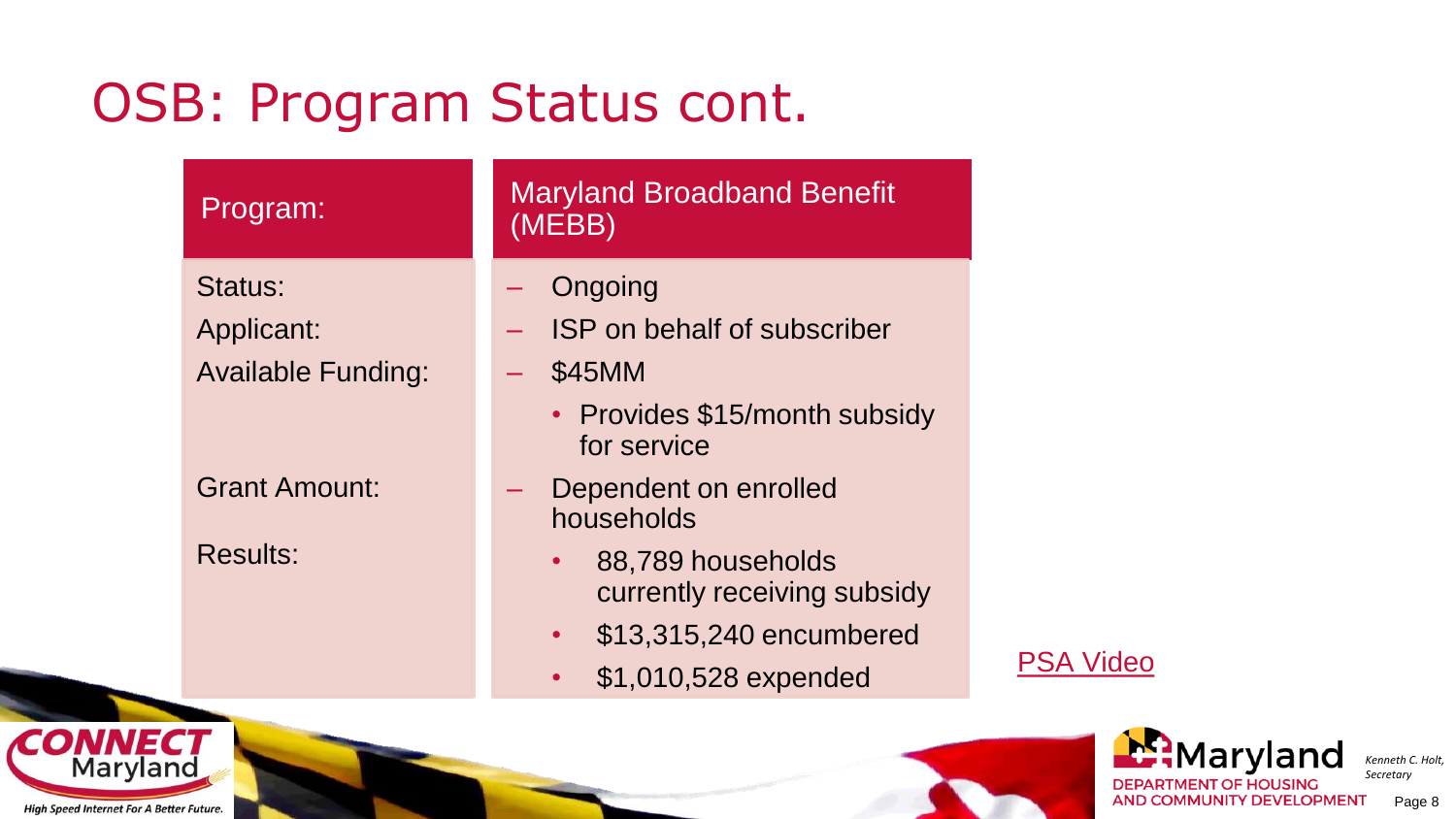### OSB: New Programs Underdevelopment

#### **Maryland Device Subsidy Program - \$30 Million**

- Will provide up to a \$200 subsidy for the purchase of a computer for low/moderate income households
- Under development rollout expected in 1st quarter 2022

#### **Municipal Broadband - \$45 Million**

- Will provide grants to local jurisdictions to retrofit public housing for broadband distribution
- rollout expected in 2nd quarter 2022

#### **Digital Connectedness - \$23.72 Million**

- Will provide grants to local jurisdictions to help offset costs associated with difficult to connect homes
- rollout expected in 2nd quarter 2022





Page 9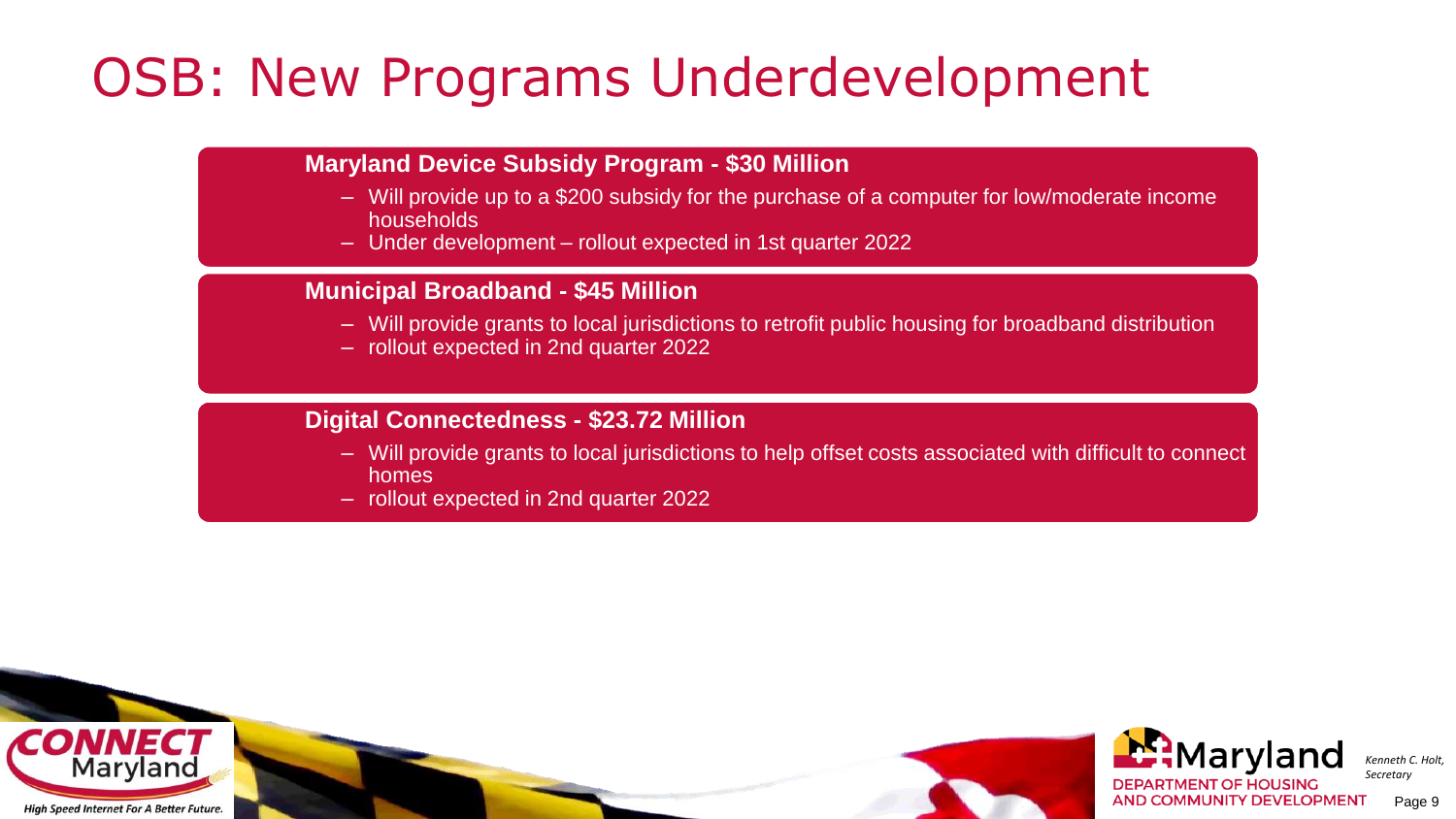### OSB: Other Tasks Underway

#### Data Dashboard

- ➢ We are in the process of completing a publically facing data dashboard
	- Cumulative Funding
	- Spending Progress
	- Cumulative Awards
	- MEBB Progress
- ► Broadband Mapping and Broadband Plan
	- ➢ Required by CH74
	- ➢ Required for IIJA Broadband Funding

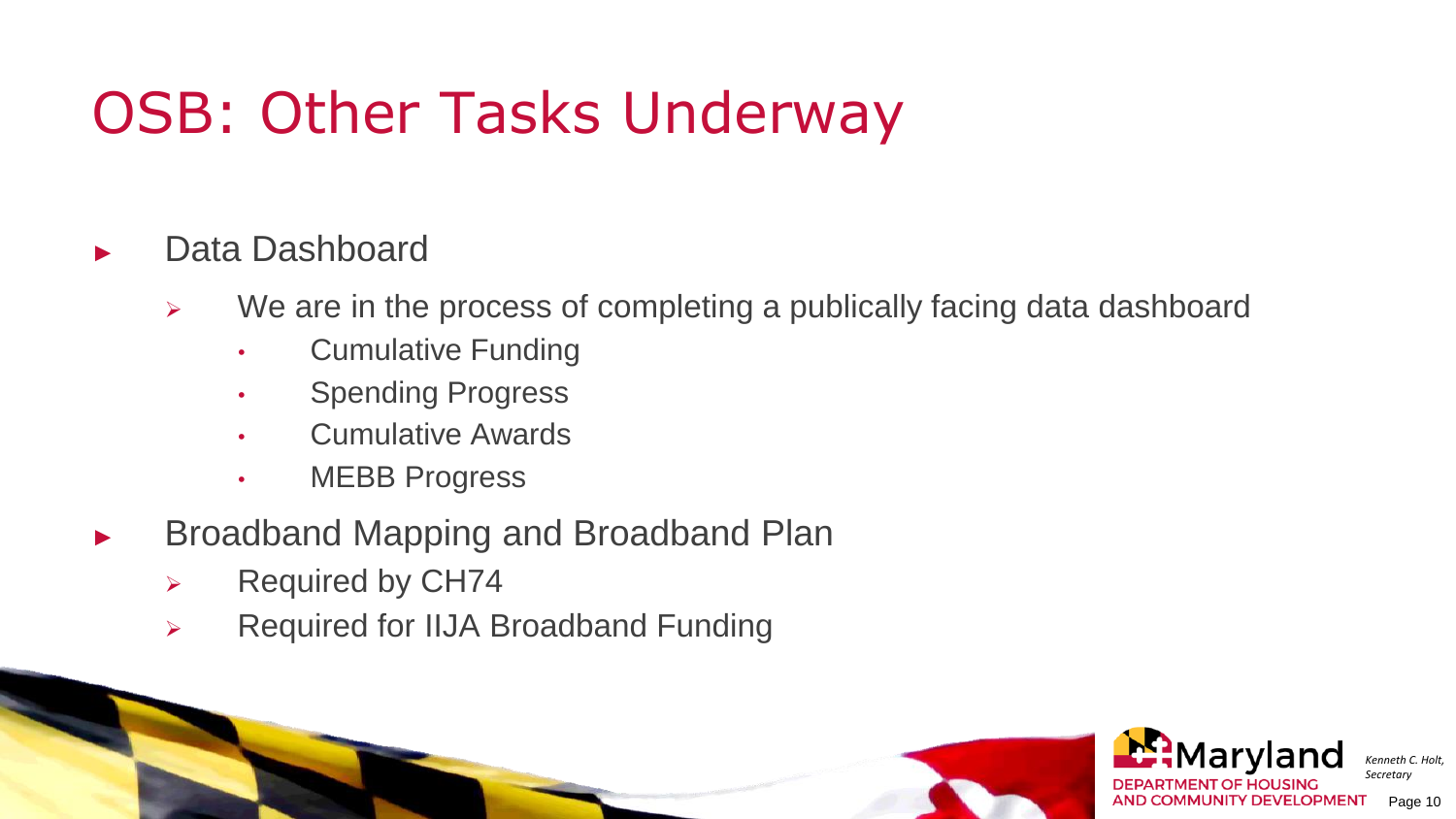## OSB: Data Dashboard





NOTES: Awards are inclusive of all broadband infrastructure and expansion projects. In addition, funds allocated to counties for sustainability, feasibility studies, emergency education grants and other programs are included in this data.



E:Maryland **DEPARTMENT OF HOUSING** AND COMMUNITY DEVELOPMENT

*Kenneth C. Holt, Secretary* Page 11